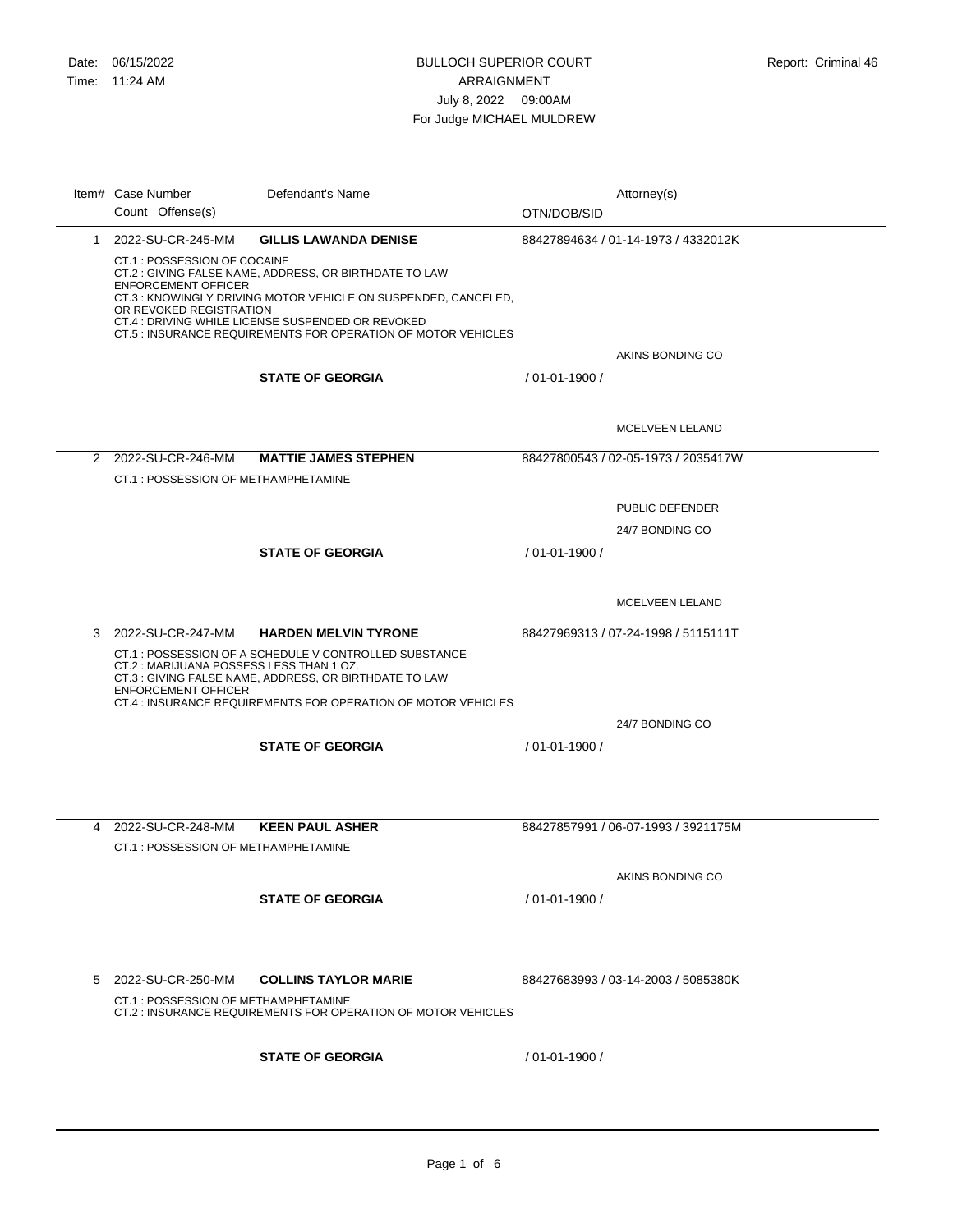$\overline{\phantom{a}}$ 

## BULLOCH SUPERIOR COURT ARRAIGNMENT July 8, 2022 09:00AM For Judge MICHAEL MULDREW

|             | Item# Case Number<br>Count Offense(s)                                                                                                                                                                                                                                                                                                                             | Defendant's Name                                                                                                                                                                                                                                                                     | OTN/DOB/SID        | Attorney(s)                         |
|-------------|-------------------------------------------------------------------------------------------------------------------------------------------------------------------------------------------------------------------------------------------------------------------------------------------------------------------------------------------------------------------|--------------------------------------------------------------------------------------------------------------------------------------------------------------------------------------------------------------------------------------------------------------------------------------|--------------------|-------------------------------------|
|             | 6 2022-SU-CR-260-MM                                                                                                                                                                                                                                                                                                                                               | <b>BROWN TERRANCE LAVON</b>                                                                                                                                                                                                                                                          |                    | 88424102992 / 05-08-1974 / 1990746E |
|             | <b>CT.1 : TRAFFICKING IN COCAINE</b><br>CT.2: POSSESSION OF METHAMPHETAMINE WITH INTENT TO DISTRIBUTE<br>CT.3 : POSSESSION OF MARIJUANA WITH INTENT TO DISTRIBUTE<br>CT.4 : DUI DRIVING UNDER THE INFLUENCE OF ALCHOL CONCENTRATION<br>IS 0.08G OR MORE W/IN 3HRS OR MORE<br>CT.5 : DRIVING WHILE LICENSE SUSPENDED OR REVOKED<br>CT.6 : FAILURE TO MAINTAIN LANE |                                                                                                                                                                                                                                                                                      |                    |                                     |
|             |                                                                                                                                                                                                                                                                                                                                                                   |                                                                                                                                                                                                                                                                                      |                    | PUBLIC DEFENDER                     |
|             |                                                                                                                                                                                                                                                                                                                                                                   | <b>STATE OF GEORGIA</b>                                                                                                                                                                                                                                                              | $/01 - 01 - 1900/$ |                                     |
|             |                                                                                                                                                                                                                                                                                                                                                                   |                                                                                                                                                                                                                                                                                      |                    | <b>BLACK BARCLAY</b>                |
| $7^{\circ}$ | 2022-SU-CR-263-MM                                                                                                                                                                                                                                                                                                                                                 | <b>KEY MOSES JAMAREE</b>                                                                                                                                                                                                                                                             |                    | 88418393420 / 09-04-1995 / 4255532M |
|             | CT.1: RAPE<br>CT.2 : CRUELTY TO CHILDREN, FIRST DEGREE<br>CT.3 : CHILD MOLESTATION                                                                                                                                                                                                                                                                                |                                                                                                                                                                                                                                                                                      |                    |                                     |
|             |                                                                                                                                                                                                                                                                                                                                                                   |                                                                                                                                                                                                                                                                                      |                    | PUBLIC DEFENDER                     |
|             |                                                                                                                                                                                                                                                                                                                                                                   | <b>STATE OF GEORGIA</b>                                                                                                                                                                                                                                                              | / 01-01-1900 /     |                                     |
|             |                                                                                                                                                                                                                                                                                                                                                                   |                                                                                                                                                                                                                                                                                      |                    | <b>JONES RUSSELL</b>                |
|             | 8 2022-SU-CR-266-MM                                                                                                                                                                                                                                                                                                                                               | <b>EDENFIELD DUSTIN LEWIS</b>                                                                                                                                                                                                                                                        |                    | 88426730324 / 06-23-1983 / 2911881X |
|             | CT.1: THEFT BY TAKING - FELONY<br>CT.2 : BURGLARY - 2ND DEGREE (FELONY)<br><b>MISDEMEANOR</b><br>CT.6 : FAILURE TO MAINTAIN LANE<br>CT.7: FAILURE TO SIGNAL LANE CHANGE OR TURN<br><b>MISDEMEANOR</b>                                                                                                                                                             | CT.3 : CRIMINAL DAMAGE TO PROPERTY - 2ND DEGREE<br>CT.4 : FLEEING OR ATTEMPTING TO ELUDE A POLICE OFFICER<br>CT.5: WILLFUL OBSTRUCTION OF LAW ENFORCEMENT OFFICERS -<br>CT.8 : DRIVING WHILE LICENSE SUSPENDED OR REVOKED<br>CT.9: WILLFUL OBSTRUCTION OF LAW ENFORCEMENT OFFICERS - |                    |                                     |
|             |                                                                                                                                                                                                                                                                                                                                                                   |                                                                                                                                                                                                                                                                                      |                    | PUBLIC DEFENDER                     |
|             |                                                                                                                                                                                                                                                                                                                                                                   | <b>STATE OF GEORGIA</b>                                                                                                                                                                                                                                                              | $/01 - 01 - 1900/$ |                                     |
|             |                                                                                                                                                                                                                                                                                                                                                                   |                                                                                                                                                                                                                                                                                      |                    |                                     |
|             | 9 2022-SU-CR-270-MM                                                                                                                                                                                                                                                                                                                                               | <b>HODGES NEIL LEE JR</b>                                                                                                                                                                                                                                                            |                    | 88428112743 / 09-16-1987 / 3478942W |
|             | CT.1 : TRAFFICKING IN METHAMPHETAMINE<br>ATTEMPT TO COMMIT CERTAIN FELONIES<br>CT.3 : POSSESSION OF DRUG RELATED OBJECT<br>CT.4 : FAILURE TO MAINTAIN LANE<br>FELON OR FELONY FIRST OFFENDER                                                                                                                                                                      | CT.2 : POSSESSION OF FIREARM OR KNIFE DURING COMMISSION OF OR<br>CT.5: RECEIPT, POSSESSION OR TRANSFER OF FIREARM BY CONVICTED                                                                                                                                                       |                    |                                     |
|             |                                                                                                                                                                                                                                                                                                                                                                   |                                                                                                                                                                                                                                                                                      |                    | PUBLIC DEFENDER                     |
|             |                                                                                                                                                                                                                                                                                                                                                                   | <b>STATE OF GEORGIA</b>                                                                                                                                                                                                                                                              | $/01 - 01 - 1900/$ |                                     |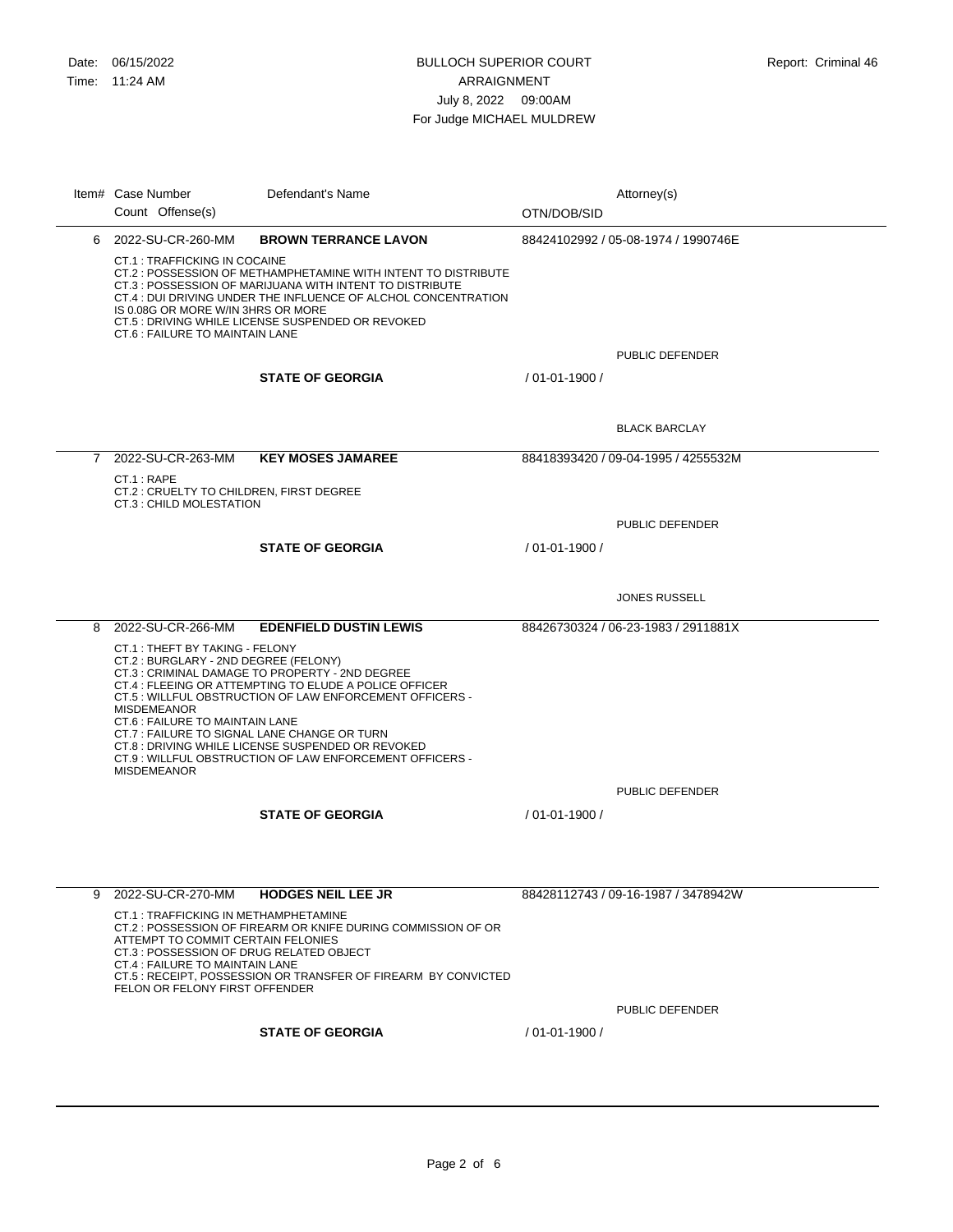| Item# Case Number<br>Count Offense(s)                                                                                                  | Defendant's Name                                                                                                                                                                  | Attorney(s)<br>OTN/DOB/SID          |
|----------------------------------------------------------------------------------------------------------------------------------------|-----------------------------------------------------------------------------------------------------------------------------------------------------------------------------------|-------------------------------------|
| 10 2022-SU-CR-274-MM                                                                                                                   | <b>KEY MATTHEW JAMEL</b>                                                                                                                                                          | 88428348805 / 12-08-2004 / 5114477E |
| TO COMMIT THEFT OR FELONY<br>CT.4 : THEFT BY TAKING - MISDEMEANOR<br>CT.5 : CRIMINAL TRESPASS                                          | CT.1 : ENTERING AUTOMOBILE OR OTHER MOTOR VEHICLE WITH INTENT<br>CT.2: INTERFERENCE WITH GOVERNMENT PROPERTY - FELONY                                                             |                                     |
|                                                                                                                                        |                                                                                                                                                                                   | PUBLIC DEFENDER                     |
|                                                                                                                                        | <b>MAYS SIMEON EASIAS</b>                                                                                                                                                         | 88428229864 / 07-31-2003 / 5061838K |
| TO COMMIT THEFT OR FELONY<br>TO COMMIT THEFT OR FELONY<br>CT.4 : THEFT BY TAKING - MISDEMEANOR<br>CT.6 : THEFT BY TAKING - MISDEMEANOR | CT.1: ENTERING AUTOMOBILE OR OTHER MOTOR VEHICLE WITH INTENT<br>CT.3 : ENTERING AUTOMOBILE OR OTHER MOTOR VEHICLE WITH INTENT                                                     |                                     |
|                                                                                                                                        |                                                                                                                                                                                   | PUBLIC DEFENDER                     |
|                                                                                                                                        |                                                                                                                                                                                   | PUBLIC DEFENDER                     |
|                                                                                                                                        | <b>STATE OF GEORGIA</b>                                                                                                                                                           | / 01-01-1900 /                      |
| 11 2022-SU-CR-276-MM                                                                                                                   | <b>OWENS OLIVIA JA MIYAH</b>                                                                                                                                                      | 88427000841 / 02-20-2001 / 5025300X |
| OF THREATS OR VIOLENCE - FELONY<br>CT.3 : DISORDERLY CONDUCT                                                                           | CT.1: WILLFUL OBSTRUCTION OF LAW ENFORCEMENT OFFICERS BY USE<br>CT.2: BATTERY FAMILY VIOLENCE (1ST OFFENSE) MISD                                                                  |                                     |
|                                                                                                                                        |                                                                                                                                                                                   | <b>BARNARD FLORENCE</b>             |
|                                                                                                                                        | <b>STATE OF GEORGIA</b>                                                                                                                                                           | / 01-01-1900 /                      |
| 12 2022-SU-CR-281-MM                                                                                                                   | <b>STATE OF GEORGIA</b>                                                                                                                                                           | / 01-01-1900 /                      |
|                                                                                                                                        | <b>TIPPINS ALFONZO DEONDRE</b>                                                                                                                                                    | 88428036933 / 07-17-1991 / 3761560T |
| CT.1 : AGGRAVATED ASSAULT<br>ATTEMPT TO COMMIT CERTAIN FELONIES<br>FELON OR FELONY FIRST OFFENDER                                      | CT.2: CRIMINAL DAMAGE TO PROPERTY - 1ST DEGREE<br>CT.3 : POSSESSION OF FIREARM OR KNIFE DURING COMMISSION OF OR<br>CT.4 : RECEIPT. POSSESSION OR TRANSFER OF FIREARM BY CONVICTED |                                     |
|                                                                                                                                        |                                                                                                                                                                                   | PUBLIC DEFENDER                     |
| 13 2022-SU-CR-282-MM                                                                                                                   | <b>STATE OF GEORGIA</b>                                                                                                                                                           | / 01-01-1900 /                      |
|                                                                                                                                        |                                                                                                                                                                                   |                                     |
|                                                                                                                                        | <b>TIPPINS PATRICK LEONDOR</b>                                                                                                                                                    | 88428028076 / 11-26-1987 / 3288759X |
| CT.1 : POSSESSION OF COCAINE<br>CT.2: MARIJUANA POSSESS LESS THAN 1 OZ.<br><b>MISDEMEANOR</b>                                          | CT.3: WILLFUL OBSTRUCTION OF LAW ENFORCEMENT OFFICERS -                                                                                                                           |                                     |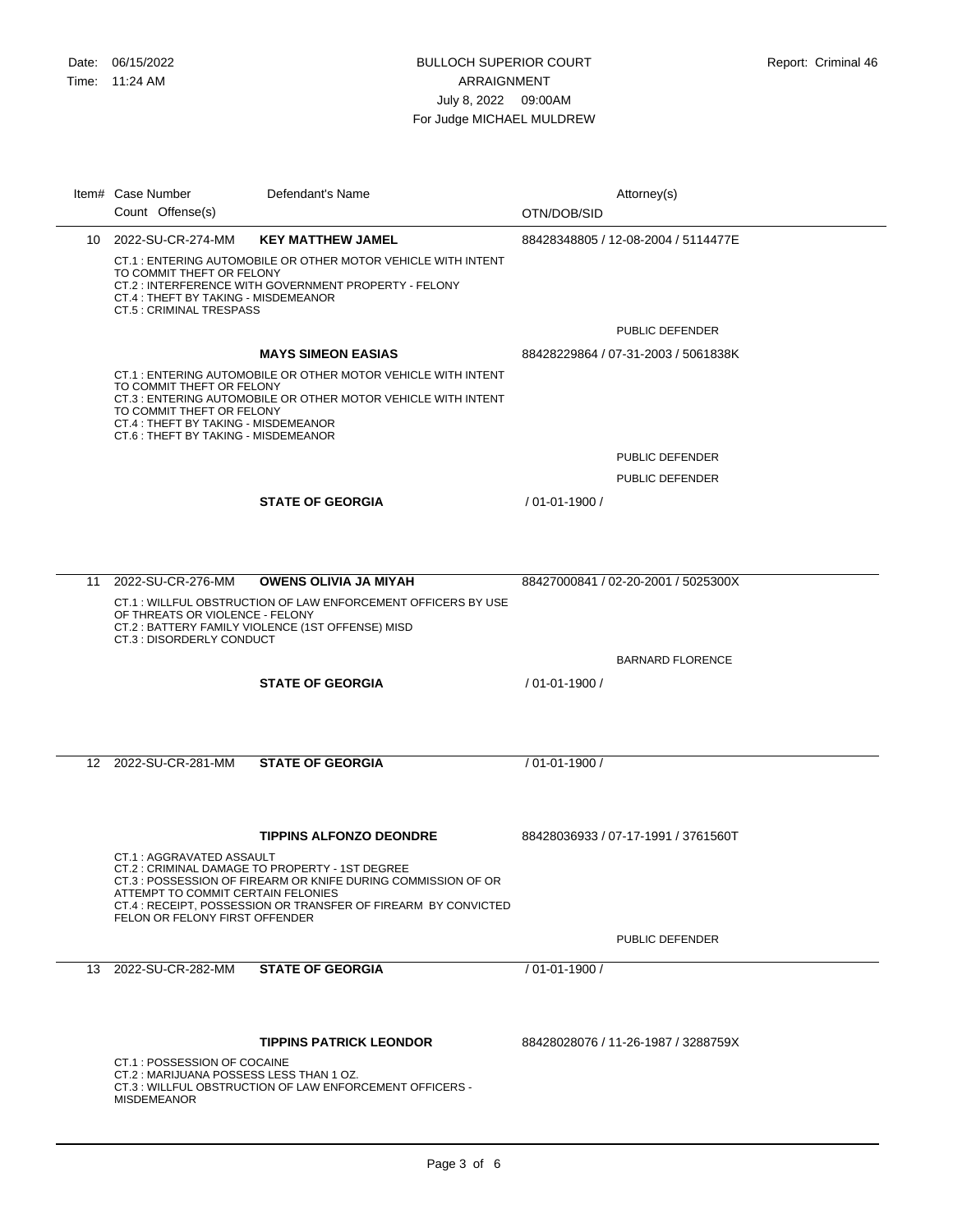|    | Item# Case Number<br>Count Offense(s)                                                                                                                       | Defendant's Name                                                                                                                                                                                                            | Attorney(s)<br>OTN/DOB/SID          |
|----|-------------------------------------------------------------------------------------------------------------------------------------------------------------|-----------------------------------------------------------------------------------------------------------------------------------------------------------------------------------------------------------------------------|-------------------------------------|
|    | 14 2022-SU-CR-284-MM                                                                                                                                        | <b>STATE OF GEORGIA</b>                                                                                                                                                                                                     | / 01-01-1900 /                      |
|    | CT.1 : POSSESSION OF COCAINE<br>ATTEMPT TO COMMIT CERTAIN FELONIES<br>CT.4 : OPEN CONTAINER<br>CT.5: SPEEDING<br>CT.6 : FAILURE TO KEEP IN PROPER LANE      | <b>TUCKER NATHAN BLAND</b><br>CT.2 : POSSESSION OF FIREARM OR KNIFE DURING COMMISSION OF OR<br>CT.3 : DRIVING UNDER THE INFLUENCE OF ALCOHOL (DUI)                                                                          | 88426285581 / 02-19-1996 / 4958395W |
|    |                                                                                                                                                             |                                                                                                                                                                                                                             |                                     |
| 15 | 2022-SU-CR-288-MM<br>ATTEMPT TO COMMIT CERTAIN FELONIES<br>CT.3: MARIJUANA POSSESS LESS THAN 1 OZ.<br>CT.4 : POSSESSION OF DRUG RELATED OBJECT              | <b>BURNS LASANCI RANESHIA</b><br>CT.1: POSSESSION OF A SCHEDULE II CONTROLLED SUBSTANCE<br>CT.2 : POSSESSION OF FIREARM OR KNIFE DURING COMMISSION OF OR                                                                    | 88427985763 / 04-18-1988 / 5115428K |
|    |                                                                                                                                                             |                                                                                                                                                                                                                             | DONALDSON BONDING                   |
|    |                                                                                                                                                             | <b>STATE OF GEORGIA</b>                                                                                                                                                                                                     | / 01-01-1900 /                      |
|    | ATTEMPT TO COMMIT CERTAIN FELONIES<br>CT.3: MARIJUANA POSSESS LESS THAN 1 OZ.<br>CT.4 : POSSESSION OF DRUG RELATED OBJECT<br>FELON OR FELONY FIRST OFFENDER | <b>TIPPINS ALFONZO DEONDRE</b><br>CT.1: POSSESSION OF A SCHEDULE II CONTROLLED SUBSTANCE<br>CT.2 : POSSESSION OF FIREARM OR KNIFE DURING COMMISSION OF OR<br>CT.5 : RECEIPT, POSSESSION OR TRANSFER OF FIREARM BY CONVICTED | 88427985483 / 07-17-1991 / 3761560T |
|    |                                                                                                                                                             |                                                                                                                                                                                                                             | PUBLIC DEFENDER                     |
| 16 | 2022-SU-CR-289-MM                                                                                                                                           | <b>CRUM JIMMY LEE</b>                                                                                                                                                                                                       | 88428118520 / 01-21-1986 / 3735504A |
|    | CT.2 : POSSESSION OF COCAINE<br>ATTEMPT TO COMMIT CERTAIN FELONIES<br>CT.5 : POSSESSION OF DRUG RELATED OBJECT                                              | CT.1: POSSESSION OF MARIJUANA WITH INTENT TO DISTRIBUTE<br>CT.3 : POSSESSION OF A SCHEDULE II CONTROLLED SUBSTANCE<br>CT.4 : POSSESSION OF FIREARM OR KNIFE DURING COMMISSION OF OR                                         | <b>CAPRON MICHAEL W</b>             |
|    |                                                                                                                                                             | <b>STATE OF GEORGIA</b>                                                                                                                                                                                                     | / 01-01-1900 /                      |
|    |                                                                                                                                                             |                                                                                                                                                                                                                             |                                     |
|    | 17 2022-SU-CR-292-MM                                                                                                                                        | <b>FARRER LAURA ANN</b>                                                                                                                                                                                                     | 88428282110 / 08-23-1977 / 2570668H |
|    | CT.1: POSSESSION OF COCAINE                                                                                                                                 |                                                                                                                                                                                                                             |                                     |
|    |                                                                                                                                                             |                                                                                                                                                                                                                             | PUBLIC DEFENDER                     |
|    |                                                                                                                                                             | <b>STATE OF GEORGIA</b>                                                                                                                                                                                                     | $/01 - 01 - 1900/$                  |
|    |                                                                                                                                                             |                                                                                                                                                                                                                             |                                     |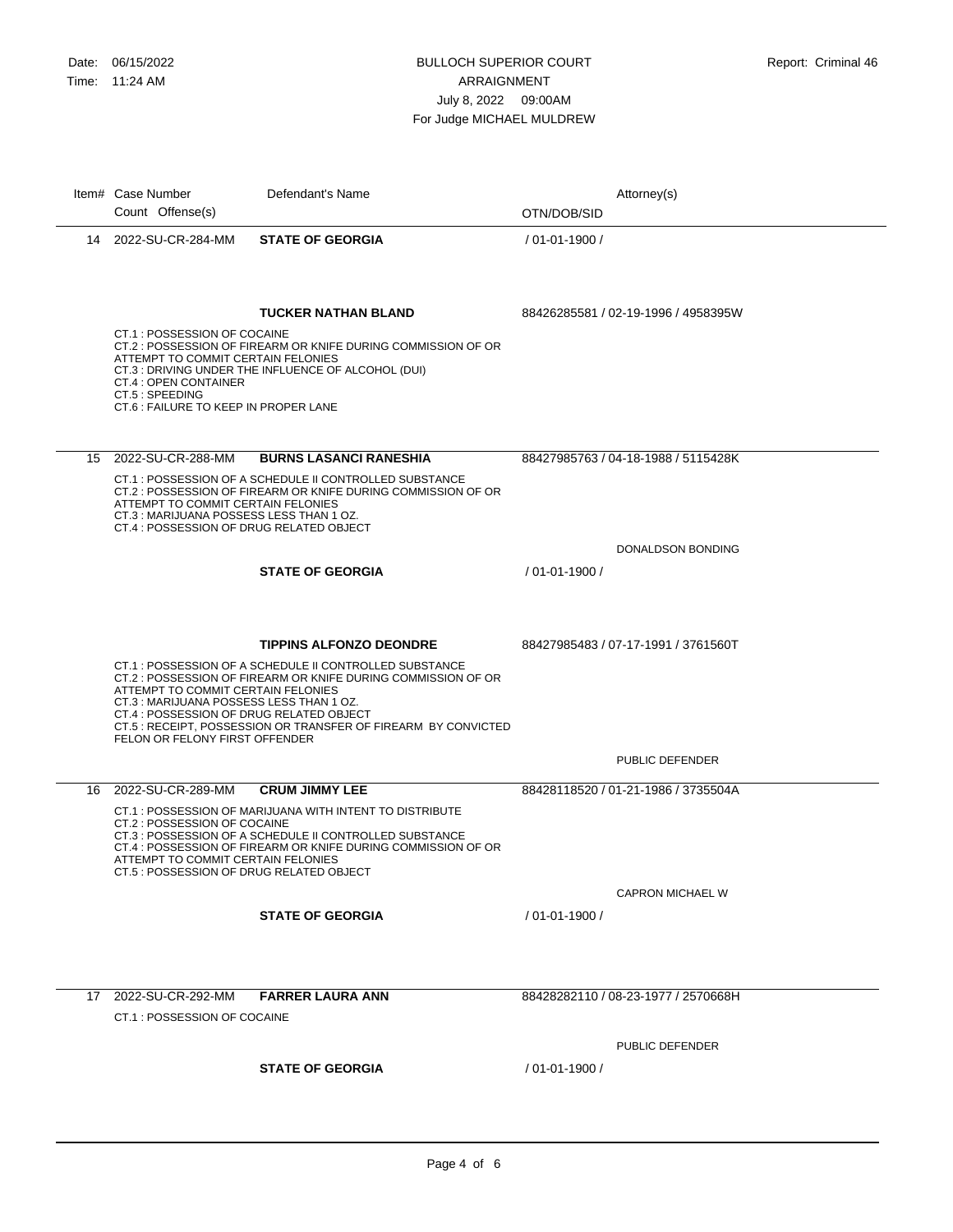|    | Item# Case Number                                                           | Defendant's Name                                                                                                   | Attorney(s)                         |
|----|-----------------------------------------------------------------------------|--------------------------------------------------------------------------------------------------------------------|-------------------------------------|
|    | Count Offense(s)                                                            |                                                                                                                    | OTN/DOB/SID                         |
|    | 18 2022-SU-CR-293-MM                                                        | <b>FARRER LAURA ANN</b>                                                                                            | 88428219342 / 08-23-1977 / 2570668H |
|    | TO COMMIT THEFT OR FELONY<br>CT.2 : FINANCIAL TRANSACTION CARD FRAUD        | CT.1: ENTERING AUTOMOBILE OR OTHER MOTOR VEHICLE WITH INTENT                                                       |                                     |
|    |                                                                             |                                                                                                                    | PUBLIC DEFENDER                     |
|    |                                                                             | <b>FRANTZEN KENNETH C</b>                                                                                          | 88428218395 / 01-21-1986 / 3842918J |
|    | TO COMMIT THEFT OR FELONY<br>CT.3 : FINANCIAL TRANSACTION CARD FRAUD        | CT.1: ENTERING AUTOMOBILE OR OTHER MOTOR VEHICLE WITH INTENT                                                       |                                     |
|    |                                                                             |                                                                                                                    | <b>BROWN KAREN N</b>                |
|    |                                                                             | <b>STATE OF GEORGIA</b>                                                                                            | / 01-01-1900 /                      |
|    |                                                                             |                                                                                                                    |                                     |
|    |                                                                             |                                                                                                                    |                                     |
| 19 | 2022-SU-CR-295-MM                                                           | <b>HERRINGTON JAKAYYAH GERMICE</b>                                                                                 | 88427992866 / 01-19-1983 / 3119172A |
|    | CT.1 : POSSESSION OF METHAMPHETAMINE<br><b>MISDEMEANOR</b>                  | CT.2: WILLFUL OBSTRUCTION OF LAW ENFORCEMENT OFFICERS -                                                            |                                     |
|    |                                                                             |                                                                                                                    | <b>PUBLIC DEFENDER</b>              |
|    |                                                                             | <b>STATE OF GEORGIA</b>                                                                                            | / 01-01-1900 /                      |
|    |                                                                             |                                                                                                                    |                                     |
| 20 | 2022-SU-CR-302-MM                                                           | <b>MINCEY NICHOLAS TRAEVON</b>                                                                                     | 88427839522 / 04-26-1998 / 4511294K |
|    | CT.1: AGGRAVATED ASSAULT                                                    |                                                                                                                    |                                     |
|    | CT.2: AGGRAVATED ASSAULT<br><b>MISDEMEANOR</b>                              | CT.3 : WILLFUL OBSTRUCTION OF LAW ENFORCEMENT OFFICERS -                                                           |                                     |
|    |                                                                             | <b>STATE OF GEORGIA</b>                                                                                            | / 01-01-1900 /                      |
|    |                                                                             |                                                                                                                    |                                     |
|    |                                                                             |                                                                                                                    |                                     |
|    |                                                                             |                                                                                                                    |                                     |
| 21 | 2022-SU-CR-303-MM                                                           | <b>MORRIS JOHN JARRION</b>                                                                                         | 88427340260 / 03-14-1996 / 4875349J |
|    | CT.3 : FAILUE TO WEAR SEAT BELT<br>CT.3 : POSSESSION OF DRUG RELATED OBJECT | CT.1: POSSESSION OF MARIJUANA WITH INTENT TO DISTRIBUTE<br>CT.2 : POSSESSION OF A SCHEDULE II CONTROLLED SUBSTANCE |                                     |
|    |                                                                             |                                                                                                                    | AKINS BONDING CO                    |
|    |                                                                             | <b>STATE OF GEORGIA</b>                                                                                            | / 01-01-1900 /                      |
|    |                                                                             |                                                                                                                    |                                     |
|    |                                                                             |                                                                                                                    |                                     |